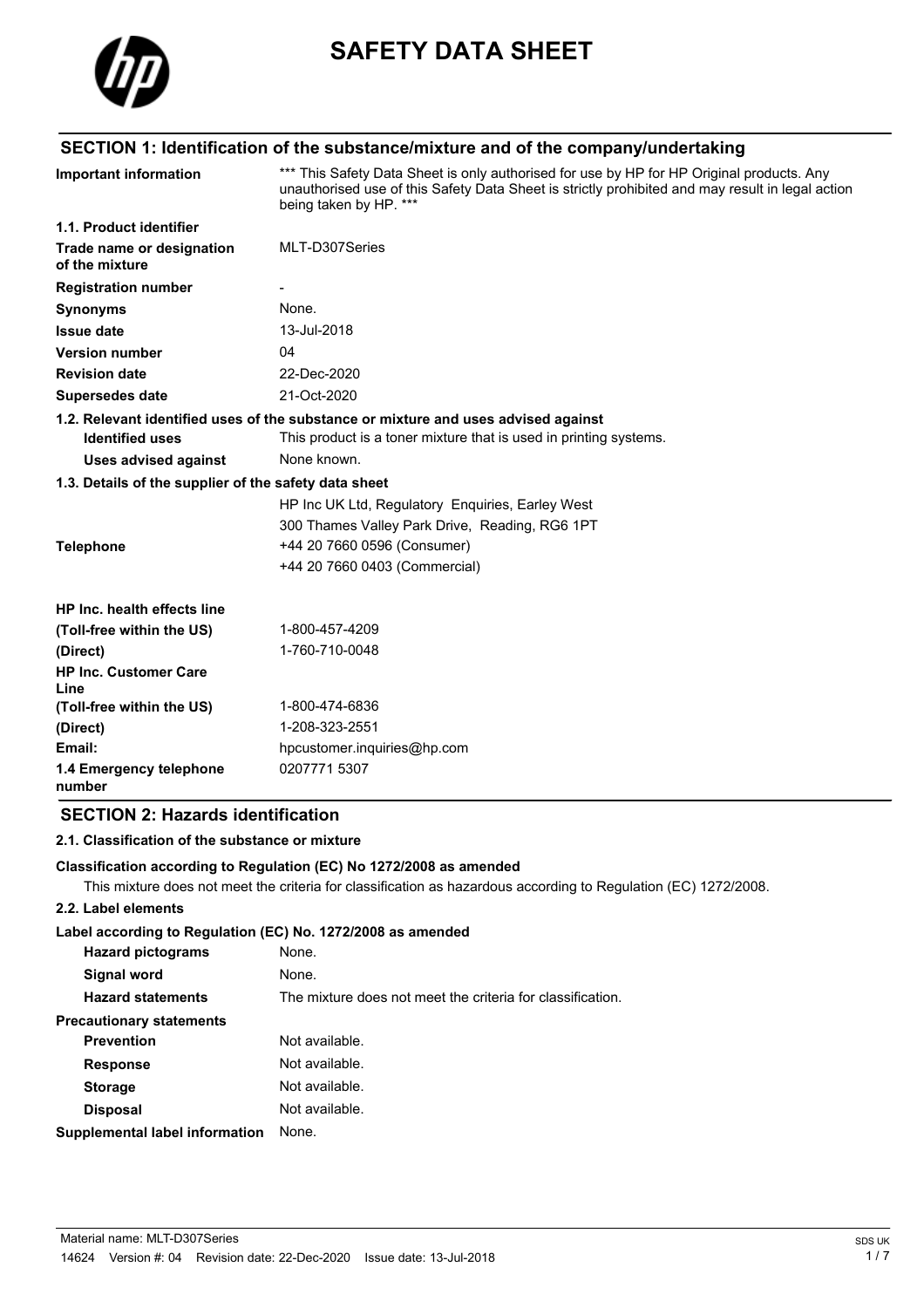Carbon black is classified by the IARC as a Group 2B carcinogen (the substance is possibly carcinogenic to humans). Carbon black in this preparation, due to its bound form, does not present this carcinogenic risk. None of the other ingredients in this preparation are classified as carcinogens according to ACGIH, EU, IARC, MAK, NTP or OSHA.

This preparation contains no component classified as Persistent, Bioaccumulative, and Toxic (PBT) or very Persistent and very Bioaccumulative (vPvB) as defined under Regulation (EC) 1907/2006.

# **SECTION 3: Composition/information on ingredients**

#### **3.2. Mixtures**

The components are not hazardous or are below required disclosure limits.

| <b>SECTION 4: First aid measures</b>                                                  |                                                                                                                                                                                                   |
|---------------------------------------------------------------------------------------|---------------------------------------------------------------------------------------------------------------------------------------------------------------------------------------------------|
| <b>General information</b>                                                            | Ensure that medical personnel are aware of the material(s) involved, and take precautions to<br>protect themselves.                                                                               |
| 4.1. Description of first aid measures                                                |                                                                                                                                                                                                   |
| <b>Inhalation</b>                                                                     | Move person to fresh air immediately. If irritation persists, consult a physician.                                                                                                                |
| <b>Skin contact</b>                                                                   | Wash affected areas thoroughly with mild soap and water. Get medical attention if irritation<br>develops or persists.                                                                             |
| Eye contact                                                                           | Do not rub eyes. Immediately flush with large amounts of clean, warm water (low pressure) for at<br>least 15 minutes or until particles are removed. If irritation persists, consult a physician. |
| Ingestion                                                                             | Rinse mouth with water. Drink one to two glasses of water. DO NOT induce vomiting. Get medical<br>attention immediately.                                                                          |
| 4.2. Most important symptoms<br>and effects, both acute and<br>delayed                | Difficulty in breathing. Coughing.                                                                                                                                                                |
| 4.3. Indication of any<br>immediate medical attention<br>and special treatment needed | Treat symptomatically.                                                                                                                                                                            |

### **SECTION 5: Firefighting measures**

| <b>General fire hazards</b>                                   | No unusual fire or explosion hazards noted.                                                     |
|---------------------------------------------------------------|-------------------------------------------------------------------------------------------------|
| 5.1. Extinguishing media                                      |                                                                                                 |
| Suitable extinguishing<br>media                               | Dry chemical, foam, carbon dioxide, water fog.                                                  |
| Unsuitable extinguishing<br>media                             | Do not use water jet as an extinguisher, as this will spread the fire.                          |
| 5.2. Special hazards arising<br>from the substance or mixture | During fire, gases hazardous to health may be formed.                                           |
| 5.3. Advice for firefighters                                  |                                                                                                 |
| <b>Special protective</b><br>equipment for firefighters       | Firefighters should wear full protective clothing including self contained breathing apparatus. |
| <b>Special fire fighting</b><br>procedures                    | Move containers from fire area if you can do so without risk.                                   |
| <b>Specific methods</b>                                       | Use standard firefighting procedures and consider the hazards of other involved materials.      |

# **SECTION 6: Accidental release measures**

|                                                              | 6.1. Personal precautions, protective equipment and emergency procedures                                                                                                                                                                                                                                                                                                     |
|--------------------------------------------------------------|------------------------------------------------------------------------------------------------------------------------------------------------------------------------------------------------------------------------------------------------------------------------------------------------------------------------------------------------------------------------------|
| For non-emergency<br>personnel                               | Keep unnecessary personnel away. Wear appropriate protective equipment and clothing during<br>clean-up. Use a NIOSH/MSHA approved respirator if there is a risk of exposure to dust/fume at<br>levels exceeding the exposure limits. See Section 8 of the SDS for Personal Protective Equipment.                                                                             |
| For emergency responders                                     | Not available.                                                                                                                                                                                                                                                                                                                                                               |
| 6.2. Environmental precautions                               | Avoid discharge into drains, water courses or onto the ground.                                                                                                                                                                                                                                                                                                               |
| 6.3. Methods and material for<br>containment and cleaning up | Avoid the generation of dusts during clean-up. Use explosion proof electric equipment. Collect dust<br>using a vacuum cleaner equipped with HEPA filter. The product is immiscible with water and will<br>spread on the water surface. Stop the flow of material, if this is without risk. Sweep up or vacuum<br>up spillage and collect in suitable container for disposal. |
| 6.4. Reference to other<br>sections                          | See Section 8 of the SDS for Personal Protective Equipment. See also section 13 Disposal<br>considerations.                                                                                                                                                                                                                                                                  |
| <b>OFOTION 7. Herealth are all advanced</b>                  |                                                                                                                                                                                                                                                                                                                                                                              |

# **SECTION 7: Handling and storage**

| 7.1. Precautions for safe | Minimize dust generation and accumulation. Use local exhaust ventilation. Avoid prolonged |
|---------------------------|-------------------------------------------------------------------------------------------|
| handling                  | exposure. Practice good housekeeping.                                                     |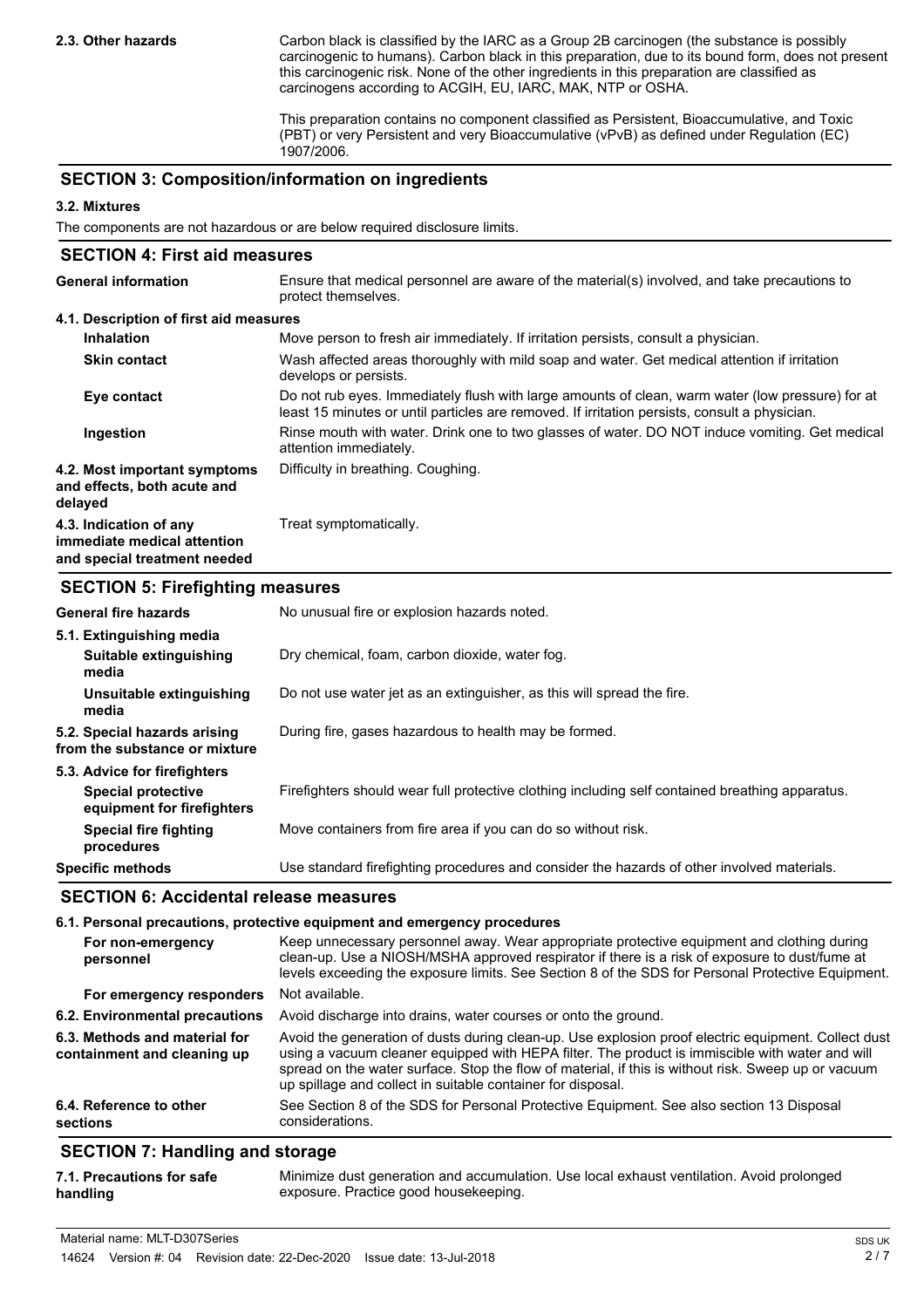# **SECTION 8: Exposure controls/personal protection**

| 8.1. Control parameters                              |                                                                                                                                                                                                                                                                                                                                                                                                                                                                                                                                                                                                                                                                                                                                                        |
|------------------------------------------------------|--------------------------------------------------------------------------------------------------------------------------------------------------------------------------------------------------------------------------------------------------------------------------------------------------------------------------------------------------------------------------------------------------------------------------------------------------------------------------------------------------------------------------------------------------------------------------------------------------------------------------------------------------------------------------------------------------------------------------------------------------------|
| <b>Occupational exposure limits</b>                  | No exposure limits noted for ingredient(s).                                                                                                                                                                                                                                                                                                                                                                                                                                                                                                                                                                                                                                                                                                            |
| <b>Biological limit values</b>                       | No biological exposure limits noted for the ingredient(s).                                                                                                                                                                                                                                                                                                                                                                                                                                                                                                                                                                                                                                                                                             |
| <b>Recommended monitoring</b><br>procedures          | Not available.                                                                                                                                                                                                                                                                                                                                                                                                                                                                                                                                                                                                                                                                                                                                         |
| Derived no effect levels<br>(DNELs)                  | Not available.                                                                                                                                                                                                                                                                                                                                                                                                                                                                                                                                                                                                                                                                                                                                         |
| <b>Predicted no effect</b><br>concentrations (PNECs) | Not available.                                                                                                                                                                                                                                                                                                                                                                                                                                                                                                                                                                                                                                                                                                                                         |
| 8.2. Exposure controls                               |                                                                                                                                                                                                                                                                                                                                                                                                                                                                                                                                                                                                                                                                                                                                                        |
| Appropriate engineering<br>controls                  | Good general ventilation should be used. Ventilation rates should be matched to conditions. If<br>applicable, use process enclosures, local exhaust ventilation, or other engineering controls to<br>maintain airborne levels below recommended exposure limits. If exposure limits have not been<br>established, maintain airborne levels to an acceptable level. If engineering measures are not<br>sufficient to maintain concentrations of dust particulates below the Occupational Exposure Limit<br>(OEL), suitable respiratory protection must be worn. If material is ground, cut, or used in any<br>operation which may generate dusts, use appropriate local exhaust ventilation to keep exposures<br>below the recommended exposure limits. |
|                                                      | Individual protection measures, such as personal protective equipment                                                                                                                                                                                                                                                                                                                                                                                                                                                                                                                                                                                                                                                                                  |
| <b>General information</b>                           | No personal respiratory protective equipment required under normal conditions of use.                                                                                                                                                                                                                                                                                                                                                                                                                                                                                                                                                                                                                                                                  |
| <b>Eye/face protection</b>                           | Wear safety glasses with side shields (or goggles).                                                                                                                                                                                                                                                                                                                                                                                                                                                                                                                                                                                                                                                                                                    |
| <b>Skin protection</b>                               |                                                                                                                                                                                                                                                                                                                                                                                                                                                                                                                                                                                                                                                                                                                                                        |
| - Hand protection                                    | Rubber gloves are recommended. Wash hands after handling.                                                                                                                                                                                                                                                                                                                                                                                                                                                                                                                                                                                                                                                                                              |
| - Other                                              | Protection suit must be worn.                                                                                                                                                                                                                                                                                                                                                                                                                                                                                                                                                                                                                                                                                                                          |
| <b>Respiratory protection</b>                        | No personal respiratory protective equipment required under normal conditions of use.                                                                                                                                                                                                                                                                                                                                                                                                                                                                                                                                                                                                                                                                  |
| <b>Thermal hazards</b>                               | Wear appropriate thermal protective clothing, when necessary.                                                                                                                                                                                                                                                                                                                                                                                                                                                                                                                                                                                                                                                                                          |
| <b>Hygiene measures</b>                              | Keep away from food, drink and animal feeding stuffs. Wash hands before breaks and immediately<br>after handling the product.                                                                                                                                                                                                                                                                                                                                                                                                                                                                                                                                                                                                                          |
| <b>Environmental exposure</b><br>controls            | Do not allow the spilled product to enter public drainage system or open water courses.                                                                                                                                                                                                                                                                                                                                                                                                                                                                                                                                                                                                                                                                |

# **SECTION 9: Physical and chemical properties**

**Appearance**

#### **9.1. Information on basic physical and chemical properties**

| <b>Physical state</b>                        | Not available.     |
|----------------------------------------------|--------------------|
| Form                                         | Solid. Fine powder |
| Color                                        | Black.             |
| Odor                                         | Odorless           |
| Odor threshold                               | Not available.     |
| рH                                           | Not available.     |
| Melting point/freezing point                 | Not available.     |
| Initial boiling point and boiling<br>range   | Not available.     |
| <b>Flash point</b>                           | Not available.     |
| <b>Evaporation rate</b>                      | Not available.     |
| Flammability (solid, gas)                    | Not available.     |
| Upper/lower flammability or explosive limits |                    |
| <b>Flammability limit - lower</b><br>(%)     | Not available.     |
| <b>Flammability limit - upper</b><br>(%)     | Not available.     |
| Vapor pressure                               | Not available.     |
| Vapor density                                | Not available.     |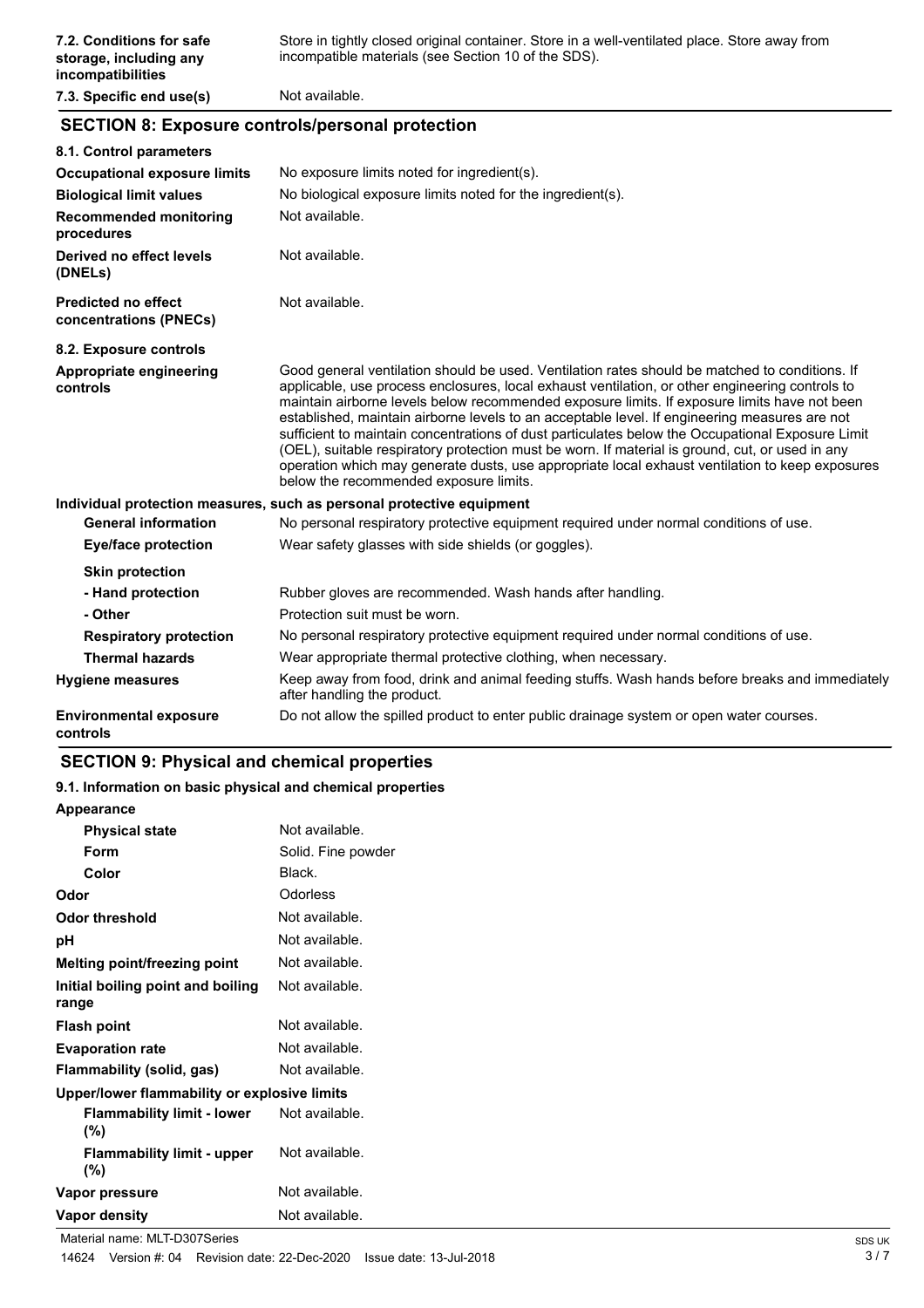| 9.2. Other information                            | Not available.                                               |
|---------------------------------------------------|--------------------------------------------------------------|
| <b>Oxidizing properties</b>                       | No information available.                                    |
| <b>Explosive properties</b>                       | Not available.                                               |
| <b>Viscosity</b>                                  | Not available.                                               |
| Decomposition temperature                         | $>$ 392 °F ( $>$ 200 °C)                                     |
| <b>Auto-ignition temperature</b>                  | Not available.                                               |
| <b>Partition coefficient</b><br>(n-octanol/water) | Not available.                                               |
| <b>Solubility (other)</b>                         | Partially soluble in toluene, chloroform and tetrahydrofuran |
| <b>Solubility (water)</b>                         | Insoluble in water.                                          |
| Solubility(ies)                                   |                                                              |

# **SECTION 10: Stability and reactivity**

| 10.1. Reactivity<br>10.2. Chemical stability<br>10.3. Possibility of hazardous<br>reactions | Not available.<br>Stable under normal storage conditions.<br>No dangerous reaction known under conditions of normal use. |
|---------------------------------------------------------------------------------------------|--------------------------------------------------------------------------------------------------------------------------|
| 10.4. Conditions to avoid                                                                   | Avoid temperatures exceeding the decomposition temperature. Contact with incompatible<br>materials.                      |
| 10.5. Incompatible materials                                                                | This product may react with strong oxidizing agents.                                                                     |
| 10.6. Hazardous<br>decomposition products                                                   | Carbon monoxide and carbon dioxide.                                                                                      |

# **SECTION 11: Toxicological information**

| <b>General information</b>                            | Not available.                                                                                                                                                                                                                                                                                                                                                                                                                                    |
|-------------------------------------------------------|---------------------------------------------------------------------------------------------------------------------------------------------------------------------------------------------------------------------------------------------------------------------------------------------------------------------------------------------------------------------------------------------------------------------------------------------------|
| Information on likely routes of exposure              |                                                                                                                                                                                                                                                                                                                                                                                                                                                   |
| <b>Inhalation</b>                                     | Dust may irritate respiratory system. Prolonged inhalation may be harmful.                                                                                                                                                                                                                                                                                                                                                                        |
| <b>Skin contact</b>                                   | Dust or powder may irritate the skin.                                                                                                                                                                                                                                                                                                                                                                                                             |
| Eye contact                                           | Dust may irritate the eyes.                                                                                                                                                                                                                                                                                                                                                                                                                       |
| Ingestion                                             | Expected to be a low ingestion hazard.                                                                                                                                                                                                                                                                                                                                                                                                            |
| <b>Symptoms</b>                                       | Not available.                                                                                                                                                                                                                                                                                                                                                                                                                                    |
| 11.1. Information on toxicological effects            |                                                                                                                                                                                                                                                                                                                                                                                                                                                   |
| <b>Acute toxicity</b>                                 | Based on available data, the classification criteria are not met.<br>LD50/oral/rat >5000 mg/kg.                                                                                                                                                                                                                                                                                                                                                   |
| <b>Skin corrosion/irritation</b>                      | Based on available data, the classification criteria are not met.<br>Not a known irritant. (OECD 404).                                                                                                                                                                                                                                                                                                                                            |
| Serious eye damage/eye<br><b>irritation</b>           | Based on available data, the classification criteria are not met.<br>Not a known irritant. (OECD 405).                                                                                                                                                                                                                                                                                                                                            |
| <b>Respiratory sensitization</b>                      | Not a respiratory sensitizer.                                                                                                                                                                                                                                                                                                                                                                                                                     |
| <b>Skin sensitization</b>                             | This product is not expected to cause skin sensitization.                                                                                                                                                                                                                                                                                                                                                                                         |
| <b>Germ cell mutagenicity</b>                         | Based on available data, the classification criteria are not met.<br>Negative Ames Test (Test strains: Salmonella typhimurium).                                                                                                                                                                                                                                                                                                                   |
| Carcinogenicity                                       | Based on available data, the classification criteria are not met.                                                                                                                                                                                                                                                                                                                                                                                 |
|                                                       | Carbon black is classified as a carcinogen by the IARC (possibly carcinogenic to humans, Group<br>2B) and by the State of California under Proposition 65. In their evaluations of carbon black, both<br>organizations indicate that exposure to carbon black, per se, does not occur when it remains<br>bound within a product matrix, specifically, rubber, ink, or paint. Carbon black is present only in a<br>bound form in this preparation. |
| <b>Reproductive toxicity</b>                          | This product is not expected to cause reproductive or developmental effects.                                                                                                                                                                                                                                                                                                                                                                      |
| Specific target organ toxicity -<br>single exposure   | Based on available data, the classification criteria are not met.                                                                                                                                                                                                                                                                                                                                                                                 |
| Specific target organ toxicity -<br>repeated exposure | Based on available data, the classification criteria are not met.                                                                                                                                                                                                                                                                                                                                                                                 |
| <b>Aspiration hazard</b>                              | Based on available data, the classification criteria are not met.                                                                                                                                                                                                                                                                                                                                                                                 |
| <b>Mixture versus substance</b><br>information        | Not available.                                                                                                                                                                                                                                                                                                                                                                                                                                    |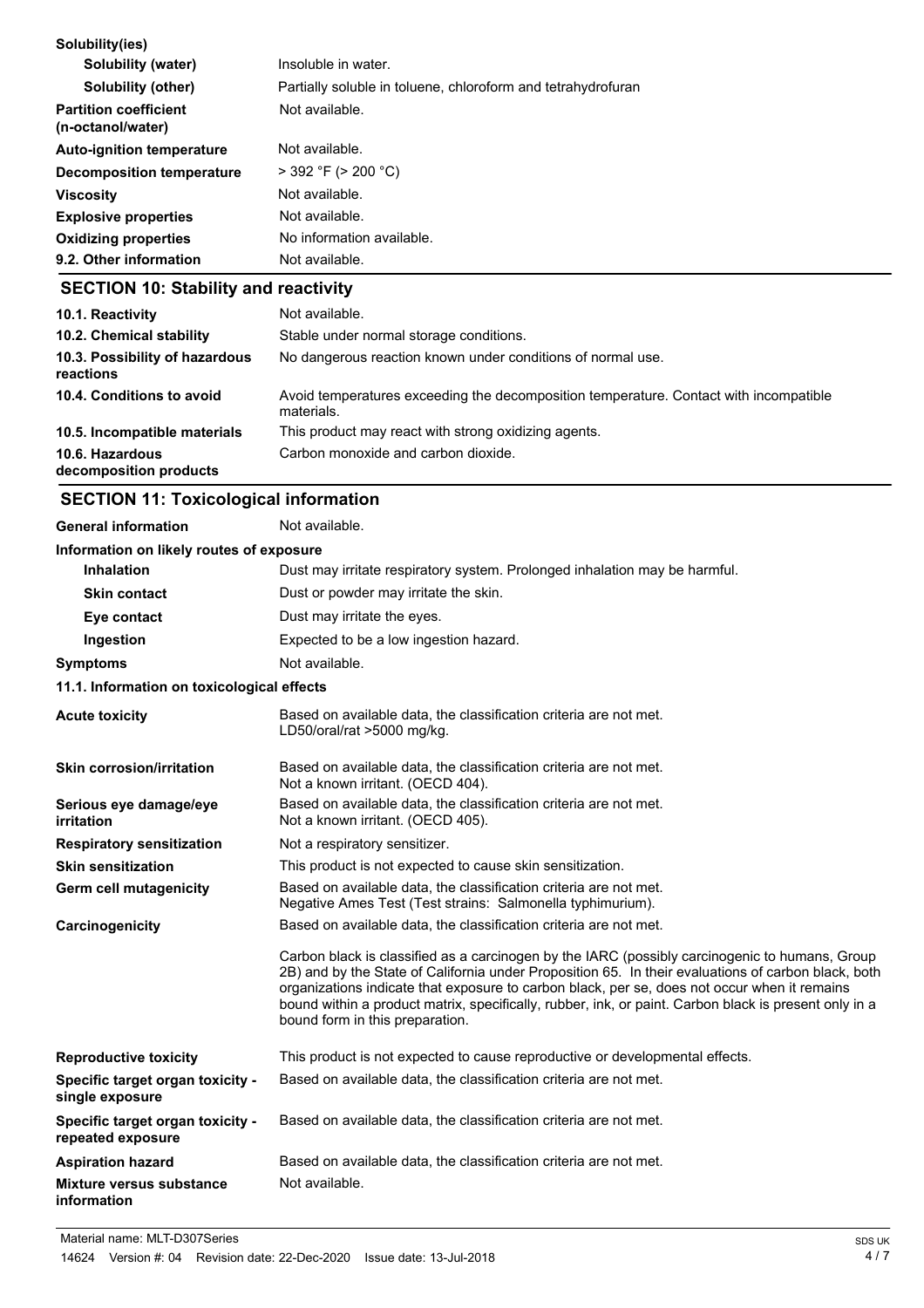**Other information Complete toxicity data are not available for this specific formulation** Refer to Section 2 for potential health effects and Section 4 for first aid measures.

> In a study in rats (H.Muhle) by chronic inhalation exposure to a typical toner, a mild to moderate degree of lung fibrosis was observed in 92% of the rats in the concentration(16mg/m3) exposure group, and a minimal to mild degree of fibrosis was noted in 22% of the animals in the middle (4mg/m3) exposure group. But no pulmonary changes was reported in the lowest (1mg/m3) exposure group, the most relevant level to potential human exposures.

> In 1996, the IARC revaluated carbon black as a GROUP 2B carcinogen (possible human carcinogen). This evaluation is given to carbon black for which there is inadequate human evidence, but sufficient animal evidence. The latter is based upon the developer of lung tumors in rat receiving chronic inhalation exposures to free carbon black at level that induce particle overload of the lung. Studies performed in animal models other than rats have not demonstrated an association between carbon black and lung tumors. Moreover, a two-year cancer bioassay using a typical toner preparation containing carbon black demonstrated no association between toner exposure and tumor development in rats.

# **SECTION 12: Ecological information**

| 12.1. Toxicity                                            | The product is not classified as environmentally hazardous. However, this does not exclude the<br>possibility that large or frequent spills can have a harmful or damaging effect on the environment. |
|-----------------------------------------------------------|-------------------------------------------------------------------------------------------------------------------------------------------------------------------------------------------------------|
| 12.2. Persistence and<br>degradability                    | No data is available on the degradability of any ingredients in the mixture.                                                                                                                          |
| 12.3. Bioaccumulative potential                           | Not available.                                                                                                                                                                                        |
| <b>Partition coefficient</b><br>n-octanol/water (log Kow) | Not available.                                                                                                                                                                                        |
| <b>Bioconcentration factor (BCF)</b>                      | Not available.                                                                                                                                                                                        |
| 12.4. Mobility in soil                                    | Not available.                                                                                                                                                                                        |
| 12.5. Results of PBT and vPvB<br>assessment               | Not a PBT or vPvB substance or mixture.                                                                                                                                                               |
| 12.6. Other adverse effects                               | Not available.                                                                                                                                                                                        |

# **SECTION 13: Disposal considerations**

| 13.1. Waste treatment methods |                                                                                                                                                                                                                                                                                                                                |
|-------------------------------|--------------------------------------------------------------------------------------------------------------------------------------------------------------------------------------------------------------------------------------------------------------------------------------------------------------------------------|
| <b>Residual waste</b>         | Not available.                                                                                                                                                                                                                                                                                                                 |
| Contaminated packaging        | Not available.                                                                                                                                                                                                                                                                                                                 |
| EU waste code                 | Not available.                                                                                                                                                                                                                                                                                                                 |
| Disposal methods/information  | Dispose of in compliance with federal, state, and local regulations. Do not shred toner cartridge,<br>unless dust-explosion prevention measures are taken. Do not put toner container into fire; heated<br>toner may cause severe burns. Do not incinerate. Do not allow this material to drain into<br>sewers/water supplies. |
|                               | HP's Planet Partners (trademark) supplies recycling program enables simple, convenient recycling<br>of HP original inkiet and LaserJet supplies. For more information and to determine if this service<br>is available in your location, please visit http://www.hp.com/recycle.                                               |

# **SECTION 14: Transport information**

#### **DOT**

Not regulated as dangerous goods.

# **IATA**

Not regulated as dangerous goods.

#### **IMDG**

Not regulated as dangerous goods.

#### **ADR**

Not regulated as dangerous goods.

**Further information** Not a dangerous good under DOT, IATA, ADR, IMDG, or RID.

# **SECTION 15: Regulatory information**

**15.1. Safety, health and environmental regulations/legislation specific for the substance or mixture**

#### **EU regulations**

**Regulation (EC) No. 1005/2009 on substances that deplete the ozone layer, Annex I and II, as amended** Not listed.

**Regulation (EC) No. 850/2004 On persistent organic pollutants, Annex I as amended** Not listed.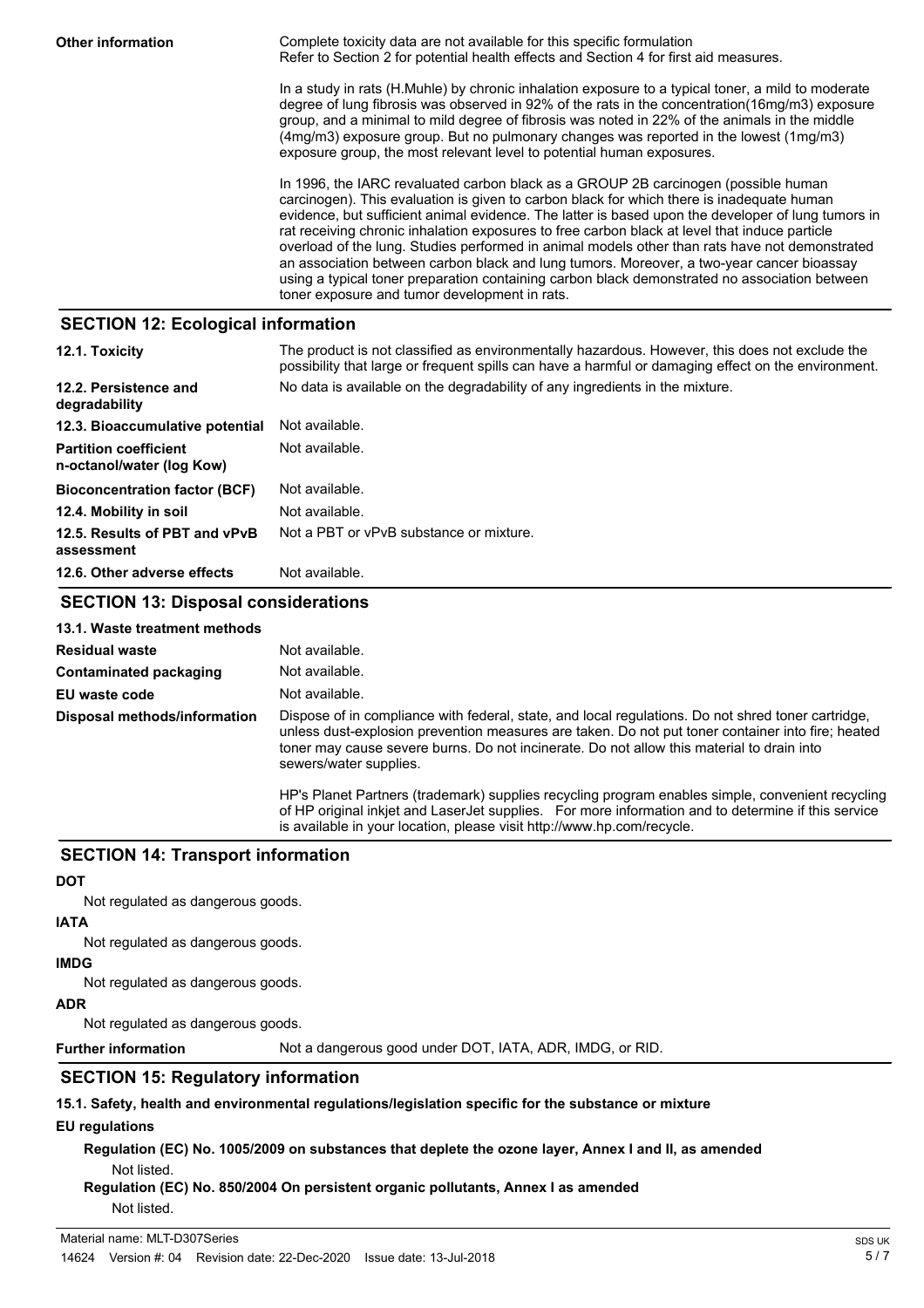| Not listed.                                        | Regulation (EU) No. 649/2012 concerning the export and import of dangerous chemicals, Annex I, Part 1 as amended                                                                                                                                                                                                  |
|----------------------------------------------------|-------------------------------------------------------------------------------------------------------------------------------------------------------------------------------------------------------------------------------------------------------------------------------------------------------------------|
| Not listed.                                        | Regulation (EU) No. 649/2012 concerning the export and import of dangerous chemicals, Annex I, Part 2 as amended                                                                                                                                                                                                  |
| Not listed.                                        | Regulation (EU) No. 649/2012 concerning the export and import of dangerous chemicals, Annex I, Part 3 as amended                                                                                                                                                                                                  |
|                                                    | Regulation (EU) No. 649/2012 concerning the export and import of dangerous chemicals, Annex V as amended                                                                                                                                                                                                          |
| Not listed.                                        | Regulation (EC) No. 166/2006 Annex II Pollutant Release and Transfer Registry, as amended                                                                                                                                                                                                                         |
| Not listed.<br>Not listed.                         | Regulation (EC) No. 1907/2006, REACH Article 59(10) Candidate List as currently published by ECHA                                                                                                                                                                                                                 |
| <b>Authorizations</b>                              |                                                                                                                                                                                                                                                                                                                   |
| Not listed.                                        | Regulation (EC) No. 1907/2006, REACH Annex XIV Substances subject to authorization, as amended                                                                                                                                                                                                                    |
| <b>Restrictions on use</b>                         |                                                                                                                                                                                                                                                                                                                   |
| Not listed.                                        | Regulation (EC) No. 1907/2006, REACH Annex XVII Substances subject to restriction on marketing and use as amended<br>Directive 2004/37/EC: on the protection of workers from the risks related to exposure to carcinogens and mutagens at                                                                         |
| work, as amended<br>Not listed.                    |                                                                                                                                                                                                                                                                                                                   |
| <b>Other EU regulations</b>                        |                                                                                                                                                                                                                                                                                                                   |
|                                                    | Directive 2012/18/EU on major accident hazards involving dangerous substances, as amended                                                                                                                                                                                                                         |
| Not listed.                                        |                                                                                                                                                                                                                                                                                                                   |
| <b>Other regulations</b>                           | All chemical substances in this HP product have been notified or are exempt from notification<br>under chemical substances notification laws in the following countries: US (TSCA), EU<br>(EINECS/ELINCS), Switzerland, Canada (DSL/NDSL), Australia, Japan, Philippines, South Korea,<br>New Zealand, and China. |
| <b>Other information</b>                           | This Safety Data Sheet complies with the requirements of Regulation (EU) 2015/830.<br>Classification according to Regulation (EC) No 1272/2008 as amended.                                                                                                                                                        |
| <b>National regulations</b>                        | Not available.                                                                                                                                                                                                                                                                                                    |
| 15.2. Chemical safety<br>assessment                | No Chemical Safety Assessment has been carried out.                                                                                                                                                                                                                                                               |
| <b>SECTION 16: Other information</b>               |                                                                                                                                                                                                                                                                                                                   |
| <b>References</b>                                  | Regulation (EC) No. 1907/2006 of December 18, 2006 concerning the Registration, Evaluation,<br>Authorization and Restriction of Chemicals (REACH) and establishing a European Chemicals<br>Agency (REACH).                                                                                                        |
|                                                    | Regulation (EU) 2015/830 of May 28, 2015 amending Regulation (EC) No. 1907/2006.                                                                                                                                                                                                                                  |
|                                                    | Regulation (EC) No. 1272/2008 of December 16, 2008 on classification, labeling and packaging of<br>substances and mixtures, and amendments (CLP).                                                                                                                                                                 |
| Information on evaluation<br>method leading to the | The classification for health and environmental hazards is derived by a combination of calculation<br>methods and test data, if available.                                                                                                                                                                        |

**classification of mixture Full text of any H-statements** None. **not written out in full under Sections 2 to 15**

**Revision information** 3. Composition / Information on Ingredients: Disclosure Overrides **Training information** Follow training instructions when handling this material.